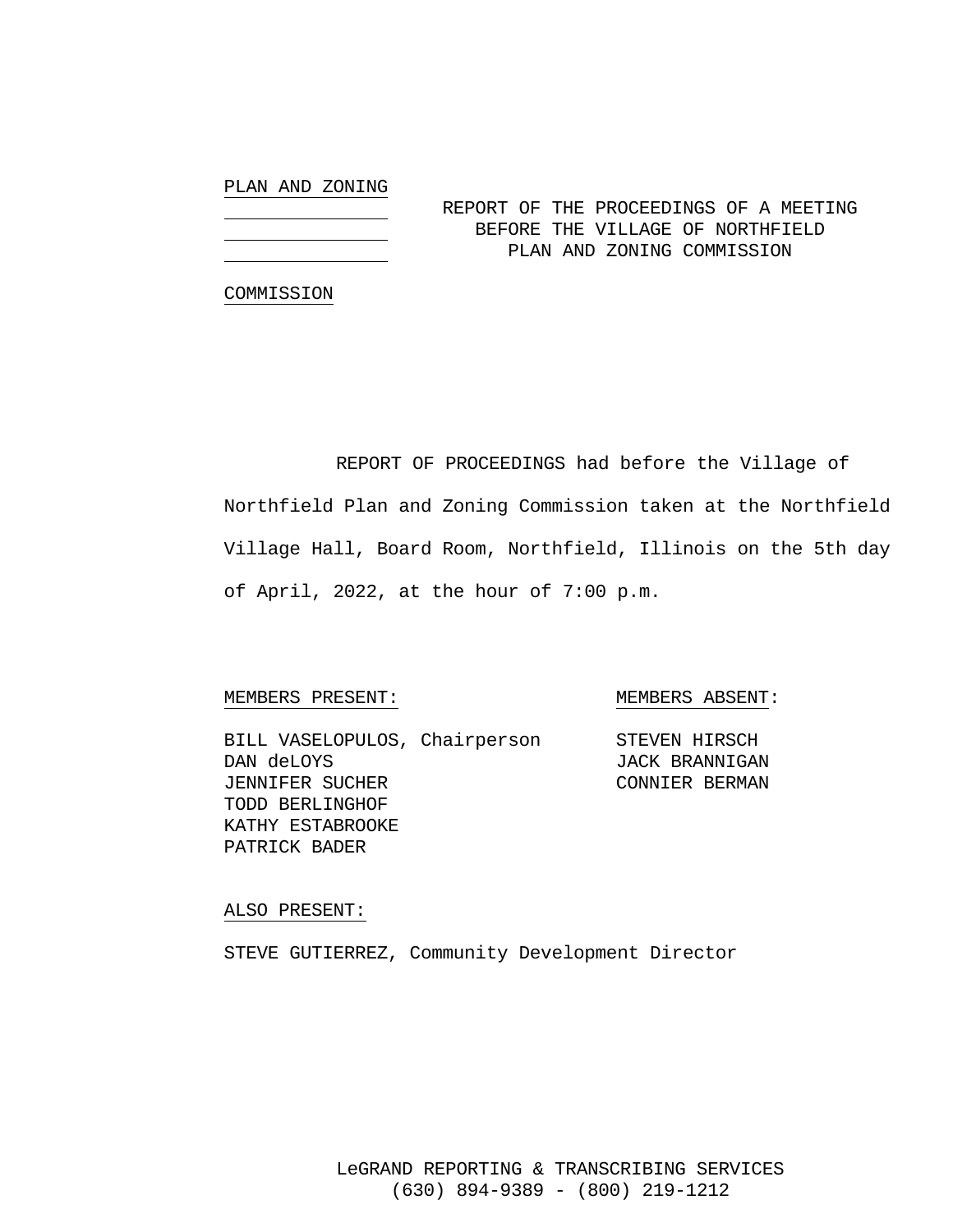1 CHAIRPERSON VASELOPULOS: All right, good 2 evening, everyone. I'd like to call to order the 3 meeting of the Plan and Zoning Commission. My name is<br>4 Bill Vaselopulos; I'm the Chair of the Commission. At 4 Bill Vaselopulos; I'm the Chair of the Commission. At<br>5 this time, I'd like the Commissioners to introduce 5 this time, I'd like the Commissioners to introduce 6 themselves, starting with Pat. 7 COMMISSIONER BADER: Pat Bader. 8 COMMISSIONER ESTABROOKE: Kathy Estabrooke.<br>9 COMMISSIONER BERLINGHOF: Todd Berlinghof. 9 COMMISSIONER BERLINGHOF: Todd Berlinghof.  $COMMISSIONER$  SUCHER: 11 COMMISSIONER DELOYS: Dan deLoys. CHAIRPERSON VASELOPULOS: Thank you very much. 13 The purpose of tonight's meeting is to conduct a public 14 hearing and to consider and discuss this request for an 15 approval of a special use permit located at 345 Maple 16 Road. Petitioner's name is John Gregorio. 17 This public forum will provide an<br>18 Overview of the proposal and a forum for public 18 overview of the proposal and a forum for public comment 19 and input. This Commission is a recommending body only 20 and we will forward our recommendation to the Village 21 President and Board of Trustees for final determination<br>22 on whether or not to grant this item before us today. 22 on whether or not to grant this item before us today.<br>23 The Board will then consider this item being discusse The Board will then consider this item being discussed 24 this evening at the next Board meeting which is 25 scheduled for Tuesday, April 19th, 2022 at 7:00 p.m. 26 right here in this board room.<br>27 The Commission 27 The Commission meeting requires that all<br>28 Dersons wishing to be heard and to enter testimony must 28 persons wishing to be heard and to enter testimony must 29 be sworn in. This includes all petitioners, individuals<br>30 with the petitioners, and any interested parties or 30 with the petitioners, and any interested parties or 31 other property owners. Following the petitioner's 32 presentation and after the Commission has had an<br>33 opportunity to ask questions and discuss amongst 33 opportunity to ask questions and discuss amongst 34 ourselves, then all other interested parties will be 35 given an opportunity to speak. 36 Prior to speaking, we request that all<br>37 parties step forward to the microphone, be sworn in, 37 parties step forward to the microphone, be sworn in, and 38 provide their name, address, and interest in this matter 39 for the record. These proceedings are being recorded<br>40 and that is why we request you to speak only at the 40 and that is why we request you to speak only at the<br>41 bodium where the microphone is located. 41 podium where the microphone is located.<br>42 001 001 001 001 001 015 016 016 016 42 Our first order of business is to pass 43 the minutes from our last meeting of, I forgot to write<br>44 the meeting date down. 44 the meeting date down.<br>45 Steve, Steve, what was it? Do you remember? 46 MR. GUTIERREZ: February 28th? 47 COMMISSIONER ESTABROOKE: Yes, February 28. 48 MR. GUTIERREZ: Yes. 49 CHAIRPERSON VASELOPULOS: February 28, thank 50 you. 51 Is there a motion?<br>52 COMMISSIONER DELOYS: Motion to approve. 52 COMMISSIONER DELOYS: Motion to approve. CHAIRPERSON VASELOPULOS: Second?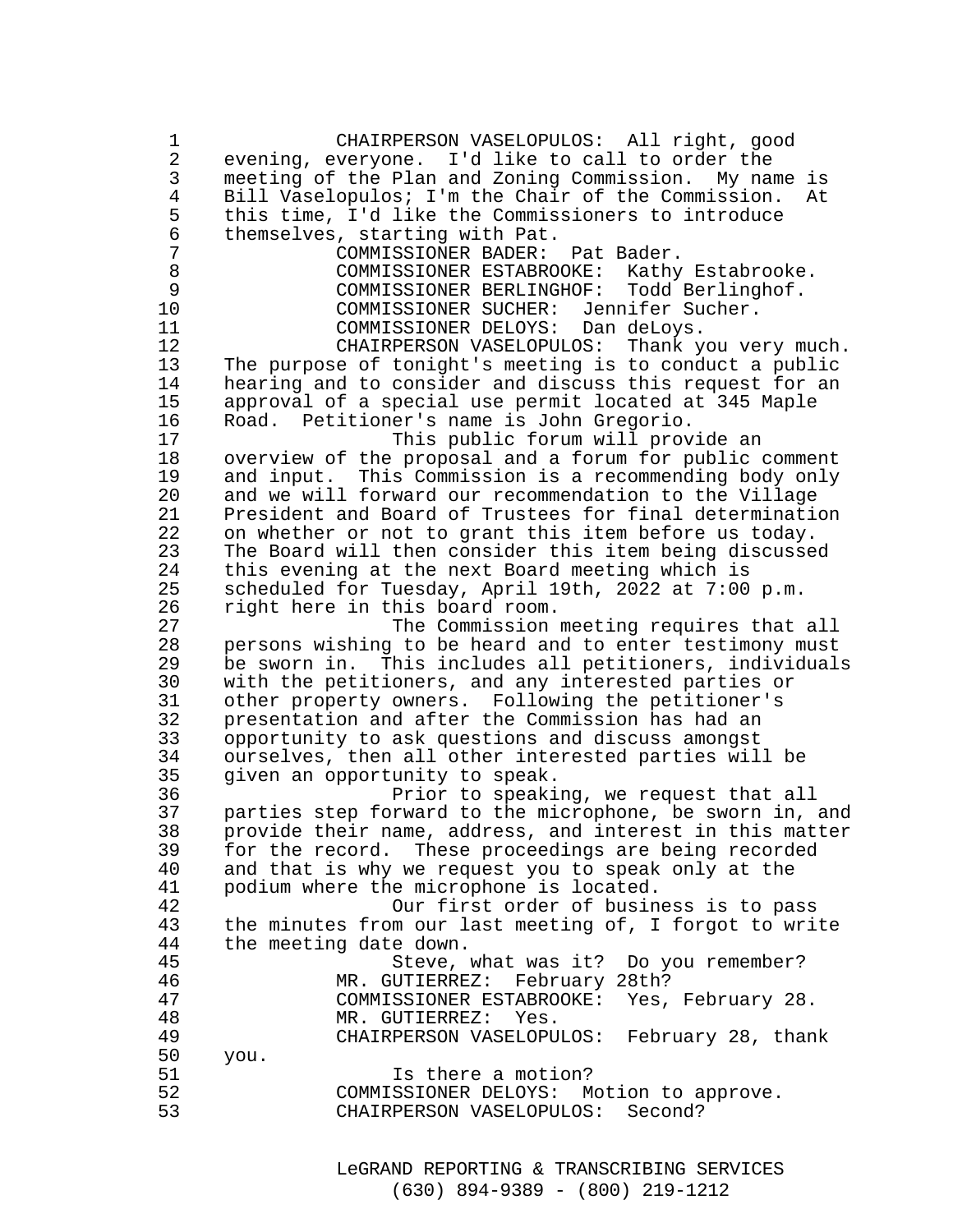1 COMMISSIONER ESTABROOKE: Second.<br>2 CHAIRPERSON VASELOPULOS: Second. 2 CHAIRPERSON VASELOPULOS: Second. 3 All those in favor?<br>4 (Chorus of ayes.) 4 (Chorus of ayes.)<br>5 CHAIRPERSON VASELOPULO 5 CHAIRPERSON VASELOPULOS: All those opposed? 6 (No response.) 7 CHAIRPERSON VASELOPULOS: The motion carries.<br>8 Before the Petitioner steps forward, 8 Before the Petitioner steps forward, Steve, do you have any introductory comments? 10 MR. GUTIERREZ: Thank you, Chairman 11 Vaselopulos. 12 As you've noted, the Petitioner, John 13 Gregorio, is the owner of 345 Maple Road. Mr. Gregorio 14 is seeking a special use in order to build an attached 15 garage that will bring the total garage space to 1,891 16 square feet. The proposed garage is 715 square feet. 17 Once you get over 1,200 square feet in the R-1 district 18 which this property is zoned, it requires a special use. So, that's why this is before you. This 20 will be a recommendation as all special uses are to the 21 Village Board, so this will go on to them based on your 22 recommendation. 23 Just a real quick overview, you've got 24 the department reports that we sent you. There were no 25 concerns expressed about the proposed garage. Honestly, 26 the only thing of note was the engineering. The civil 27 engineer, the Village engineer reviewed the very 28 preliminary engineering plan or concept really that was 29 just presented by the Petitioner and he is satisfied 30 that they're going in the right direction. Just to 31 always clarify, with the special uses, with regard to<br>32 civil engineering, it was very preliminary. If this civil engineering, it was very preliminary. If this 33 were to be approved and they were to go to the building 34 permit phase, the engineering plans will be submitted 35 with the final calculations, et cetera, and we'll check 36 that, the civil engineer will check that and make sure 37 there's adequate detention facilities if that's 38 required. So, I just wanted to make note of that. 39 It's pretty straight-forward. The 40 Petitioner is present and prepared to make a<br>41 presentation. He has his Design Build repre 41 presentation. He has his Design Build representative 42 here as well to give you the presentation, but with 43 that, unless you have any questions for me, I'll hand it 44 over to the Petitioner. 45 CHAIRPERSON VASELOPULOS: Okay, if you can 46 both come to the microphone and state your names and be 47 sworn in at the same time, please? 48 MR. GREGORIO: John Gregorio, I'm the 49 Petitioner and owner of the property 345 Maple Road. 50 MR. FREIBURGER: Michael Freiburger, I'm the 51 owner of NEWLOOK Design Build Development, and I'm 52 representing Mr. Gregorio today. 53 MR. GREGORIO: Yes, what I was going to say 54 before Michael gets to the specifics, I just want to, 55 you know, thank the Commission for convening tonight. I 56 know it was difficult for several of you, and I just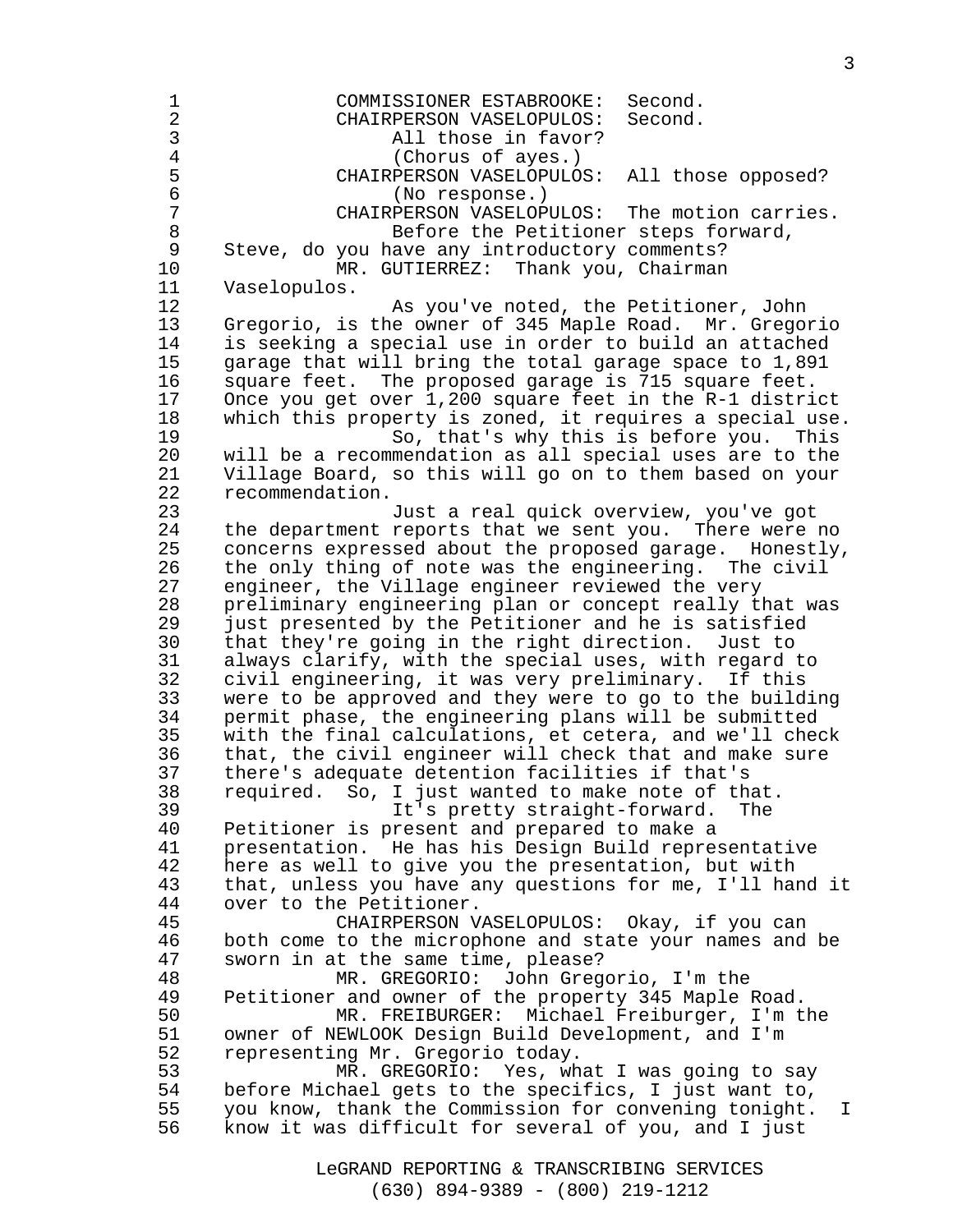1 wanted you to know that we put a considerable amount of 2 time and effort to make sure that this was aesthetically 3 pleasing and positioned correctly. Steve helped me; he<br>4 was out at the property with me in a couple of 4 was out at the property with me in a couple of occasions. We did the best we could to make the whole 6 thing look right and be placed right. So, we thought we<br>7 did a pretty good job. I'll now let Michael --7 did a pretty good job. I'll now let Michael --<br>8 MR. GUTIERREZ: First, let's swear yo MR. GUTIERREZ: First, let's swear you all in. 9 Please raise your right hand. 10 (Witnesses sworn.) 11 MR. GUTIERREZ: Thank you.<br>12 MR. FREIBURGER: Thank you MR. FREIBURGER: Thank you. 13 As Mr. Gregorio said, thank you, Board, 14 for your time today. Hopefully, it should be relatively 15 brief. 16 As Mr. Gregorio said, we did spend a 17 pretty significant amount of time trying to make sure 18 that we met all the standards and that it does kind of 19 fit well both on the property and with the house. Mr. 20 Gutierrez did a nice job of intro-ing the project. 21 As described, we are seeking a special 22 use for the two-car garage, just so that we are clear. 23 This picture on the left is the existing. This was 24 taken in the fall, obviously. The proposed on the right 25 is exactly as that. This is the proposed garage 26 location, model, exactly as the existing house and 27 garage have been built. So, as noted, everything from 28 the existing house will be matched as close as we can 29 with today's materials on there including stone base 30 cores, arched garage doors, limestone trim, the dormers, 31 et cetera. 32 Mr. Gregorio has a growing family with 33 four drivers already, another one shortly, as well as 34 bikes and some other, you know, equipment that they keep 35 in the garage. So, it is a requirement for him to, you 36 know, fully utilize and ultimately enjoy his property 37 that he does love there. To request for this additional 38 garage space, not only is it the two cars, but also it's 39 an accessible storage above. 40 Here's our site plan here. You can see<br>41 that it is placed just really adjacent to the existing that it is placed just really adjacent to the existing 42 garage. So, here's the existing car garage, this is the 43 main part of the house, this is obviously Maple Road 44 down here. We have set the garage directly at the end 45 of the existing driveway. There really is only minor 46 rework to that existing driveway, so if anyone is 47 familiar with the property, it really kind of flows 48 directly into it. We actually feel like the model view 49 and the rendering view really look like they were really 50 supposed to be there, really just divided by a little 51 walkway. 52 There are some calcs over here. I do 53 want to recognize that there are a couple of dimensions 54 I guess that are off by like a percent or less because 55 of the engineer's version and ours and kind of 56 clarification on some of the details as we finally did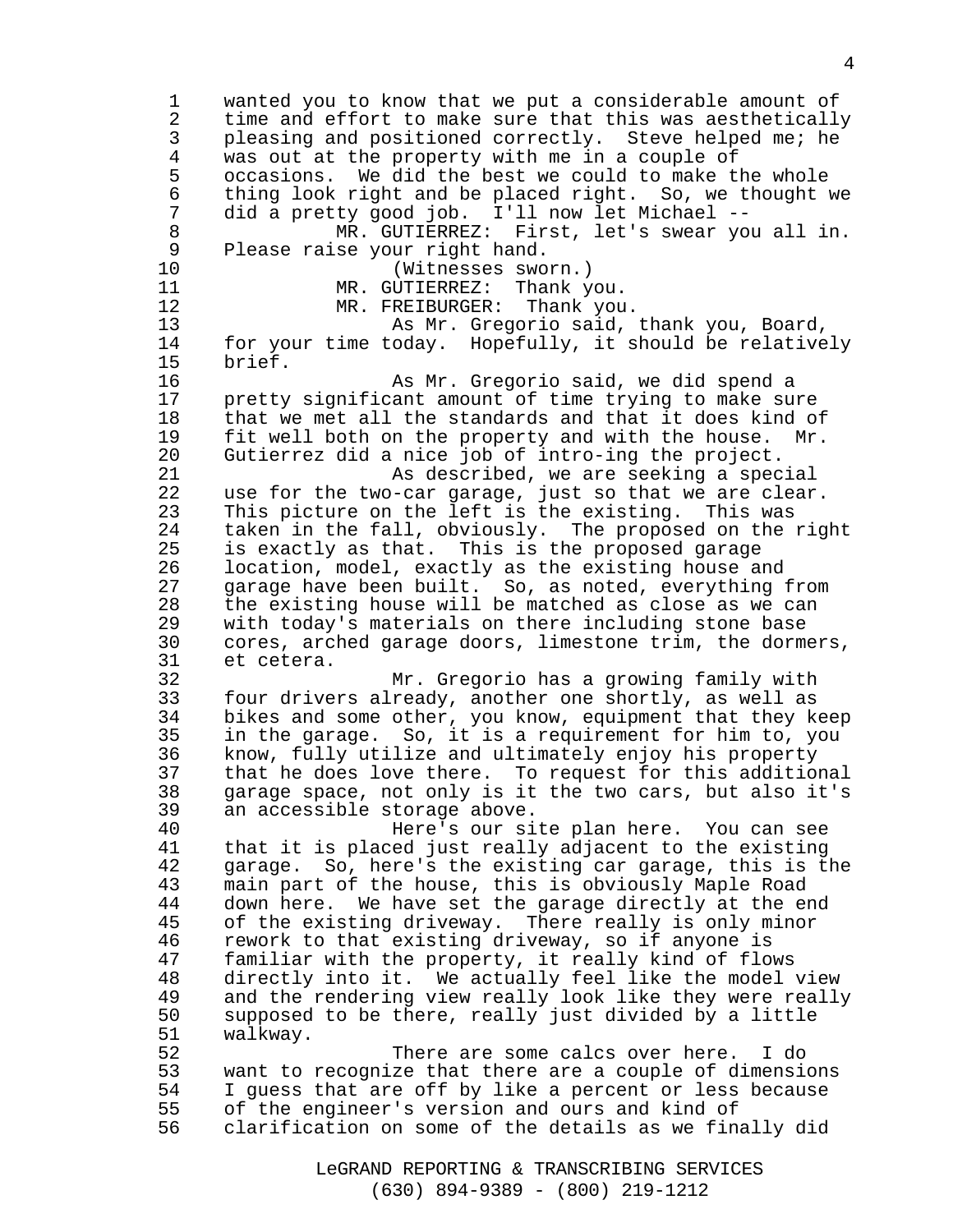1 submit this. So, I just want to bring that to your 2 attention if you do see it. I'm happy to address it and 3 answer any specific questions, but we feel that the 4 changes are extremely de minimis of the overall project. 5 It does meet all of the other codes when<br>6 it comes to setbacks, FAR, impervious lot coverages, et 6 it comes to setbacks, FAR, impervious lot coverages, et 7 cetera. One thing from the site plan I would like to 8 point out is this existing shaded green area here is the 9 existing sort of landscape buffer between the two 10 properties. There is additional landscape buffer on the 11 neighboring property to the west. This will remain, and 12 if there is any damage done to it we will replace or add 13 buffer space to that in order to try to help, you know, 14 block this as much as possible. That's on behalf of 15 both my client as well as the neighbor. 16 Then this other green area here is just 17 shown as landscape base foundation plantings, right. 18 So, we will landscape around this.<br>19 There is some engin There is some engineering to be done, as 20 Steve noted, that is really only in its preliminary 21 phase. There will be some detention required. There 22 will be some fairly decent grade modifications around 23 this area as well as a deep foundation. 24 But we do think it's very, very 25 straightforward of a garage. Steve, if you wouldn't 26 mind going to the next one? By the way, I realize now 27 when I saw my logo there that I didn't fully introduce 28 myself. 29 I'm the owner of NEWLOOK Design Build out 30 of Wilmette. We're just at the corner of Lake and 31 Ridge. We're a design build development company. We do 32 a lot of work here in Northfield. I actually live in 33 Northfield just on the other side of the highway as 34 well, not far from some nice neighbors. 35 But this is the overall plan here. So, 36 on the far right you see the proposed first floor plan. 37 The garage itself is going to be 26 by 27.5. It is a 38 full two-car garage. We do have that accessible 39 stairway going up to the second-floor storage. As 40 noted, there's a lot of current items in Mr. Gregorio's<br>41 garage that he's trying to store a little bit better. garage that he's trying to store a little bit better. 42 So, we wanted to have something a little more formal 43 than just like a pull-down stair. This is how we 44 accomplished that. 45 There is obviously some additional 46 storage here, and then a plan to actually put an entire 47 sort of shelving wall along this west side. In the 48 middle, you do see the, you know, really what the 49 footprint of the second floor looks like. These walls 50 are inside of the outside walls because that represents 51 the five-foot elevation mark so nobody can actually, you 52 know, bang their head as they walk into that space. 53 Then the proposed roof plan, and you can 54 see that we have put the dormers to match the existing 55 with the radius barrel roofs on three of the elevations 56 that you would actually see. We didn't put one on the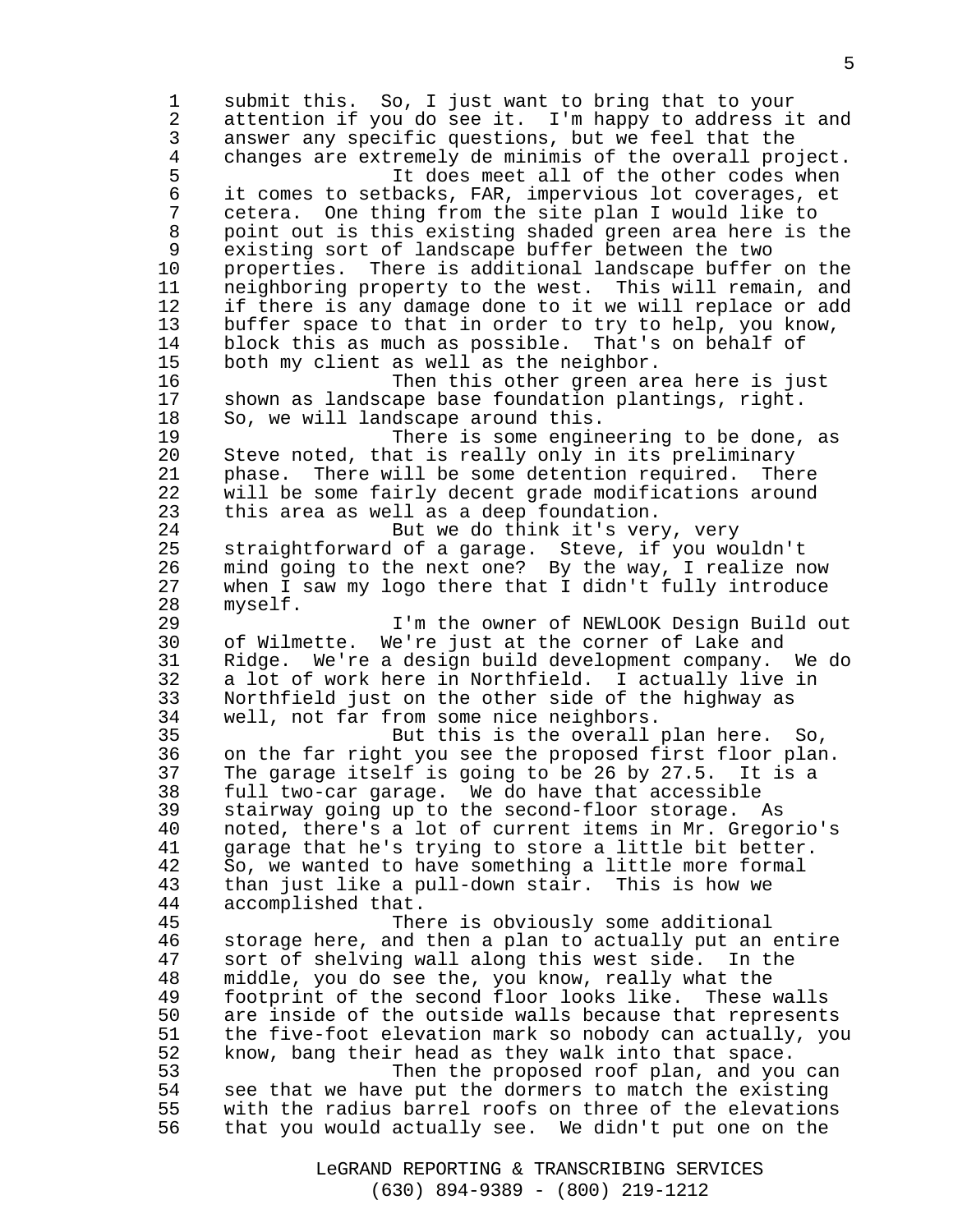1 west side because it's really blocked by those trees and 2 wouldn't let it any or much light anyway, but we did 3 feel that for the other elevations it was necessary.<br>4 Steve, if you wouldn't mind going to 4 Steve, if you wouldn't mind going to the 5 next one, please? 6 These are our elevations, okay. So, as 7 noted from the beginning, all of these matching materials all the way down to the cedar roof and then 9 even the eyebrow dormers with the casement windows, 10 everything is very similar. We want this to look like 11 it's been there the entire time, which is actually why 12 we rendered it even with the ivy on it. So, give us a 13 year or two maybe and that will be represented as well. 14 Two main doors in the front, a couple of 15 sconces to match existing on either side. This fence 16 actually exists, but to be reworked. This one is to be 17 just modified a little bit as well on the left side. 18 This is the main man-door, so you actually have a little 19 pass-by right behind this fence. There'll be a gate 20 here to connect the two garages and have some access. 21 We do have another wall sconce, a window on this side, 22 and then there would be some landscaping down here as 23 well, just not currently represented in this 24 architectural drawing. 25 This does indicate that we will not be 26 exceeding the 20-foot accessory structure height. 27 These are the other two elevations. So, 28 on the north facing the backyard, we do still have this 29 dormer. This is really here because we need some 30 headroom as the stair continues up this wall and then 31 turns in there. Then this is that one main elevation 32 facing west, but in reality when it's grown in you can't 33 ever see that at all. You really can't see it at all. 34 At this moment right now, as they have 35 actually cleared out some and it's obviously been 36 winter, you get the most view through it. It's still I 37 would say more opaque than it is transparent, but in the 38 summer, it's completely blocked off. If you wouldn't 39 mind, Steve, when we're done, sort of settling back on 40 to the first page with the renderings, you can see in 41 that original photo, you know, how dense that actual 42 landscaping is over here. There is nothing you can see 43 through and that we were just trying to represent what 44 that looks like, you know, in this new model. 45 I believe it will look great in the 46 neighborhood. I believe it will match perfectly to the 47 house. I actually, like I said, think that it kind of 48 looks like it always should have been there. I'm happy 49 to answer any questions or defer the more specific 50 details to Mr. Gregorio at this time. 51 CHAIRPERSON VASELOPULOS: Thank you. 52 MR. FREIBURGER: Thank you. 53 CHAIRPERSON VASELOPULOS: I don't have any 54 questions. 55 COMMISSIONER DELOYS: I do have one. In your 56 rendering, or in the photo, there's a fence back there.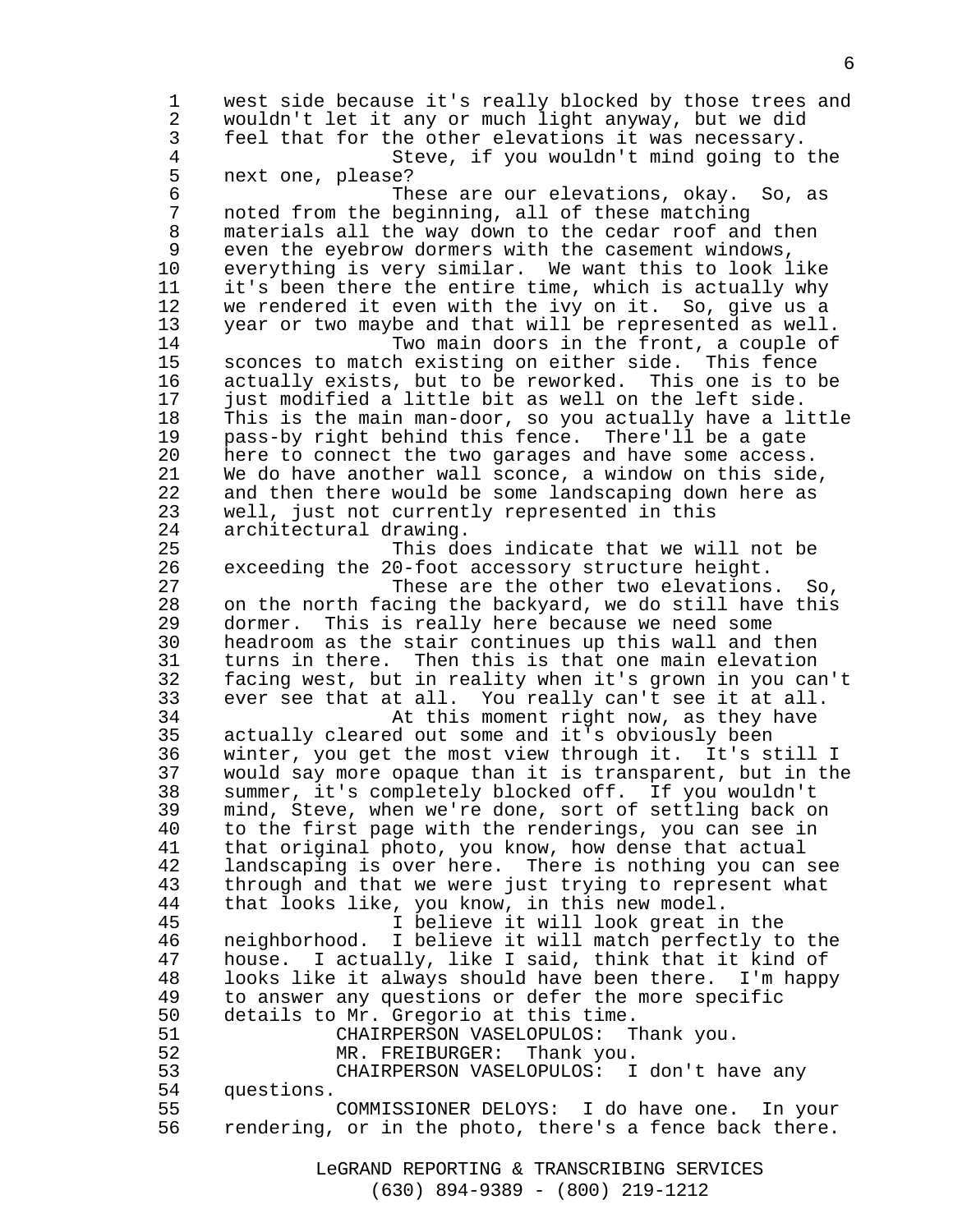LeGRAND REPORTING & TRANSCRIBING SERVICES 1 In the rendering, it almost looks like the fence is 2 moved back. Is it just because of the view of the 3 picture, is that fence staying there? Are you removing 4 the center section where the garage will butt off the<br>5 fence? 5 fence? 6 MR. FREIBURGER: Yes, we are removing that<br>7 center section where the garage will butt up to the 7 center section where the garage will butt up to the fence. It may end up moving a foot or two in either 9 direction as we sort of finalize the grading of that 10 driveway because that's -- 11 COMMISSIONER DELOYS: Okay, but that fence 12 itself stays in the same position and will be -- 13 MR. FREIBURGER: Yes, more or less in the same 14 position, correct. 15 COMMISSIONER DELOYS: Perfect. 16 MR. FREIBURGER: And to be the same fence as 17 well. 18 COMMISSIONER DELOYS: That's all, just because<br>19 in the picture, it may be the picture that removed that, in the picture, it may be the picture that removed that, 20 that's all. Not that that was a problem either. 21 MR. FREIBURGER: Understood, no problem. 22 CHAIRPERSON VASELOPULOS: I changed my mind. 23 I do have one question just clarification purposes. 24 MR. FREIBURGER: Sure, of course. 25 CHAIRPERSON VASELOPULOS: You alluded that 26 there is a different square footage calculation. What 27 is that specific number? 28 MR. FREIBURGER: So, on the one that you guys 29 are looking at, it says that the overall -- Steve, could 30 you go to the site plan? I think it shows the overall. 31 Up a little bit, right, one more down, right there. It 32 shows 7667 -- I'm sorry, let's go to the garage. It 33 shows, well, 1891 is accurate. So, originally, we had 34 made a calculation that showed the garage to be 691 35 square feet when in fact in the end it ended up being 36 615 square feet. So, it's -- 37 CHAIRPERSON VASELOPULOS: Is that 715? 38 MR. FREIBURGER: 715, I apologize, I 39 apologize. 40 CHAIRPERSON VASELOPULOS: Okay.<br>41 MR. FREIBURGER: It got bigger MR. FREIBURGER: It got bigger by 26 feet, so 42 it's something like that. 43 CHAIRPERSON VASELOPULOS: Okay, so you listed 44 it here on our documentation as 715. 45 MR. FREIBURGER: And that one is correct. If 46 you look, if you actually want to do the math, you'll 47 see that this calculation right here, the floor area 48 ratio total square feet was actually not corrected. So, 49 that is slightly off. 50 CHAIRPERSON VASELOPULOS: Slightly, okay, 51 thanks. 52 MR. FREIBURGER: But I'm talking about a 53 difference of like 0.01 in the floor area ratio. 54 COMMISSIONER BERLINGHOF: So, 1891 is the 55 correct total? 56 MR. FREIBURGER: Correct. That is correct,

(630) 894-9389 - (800) 219-1212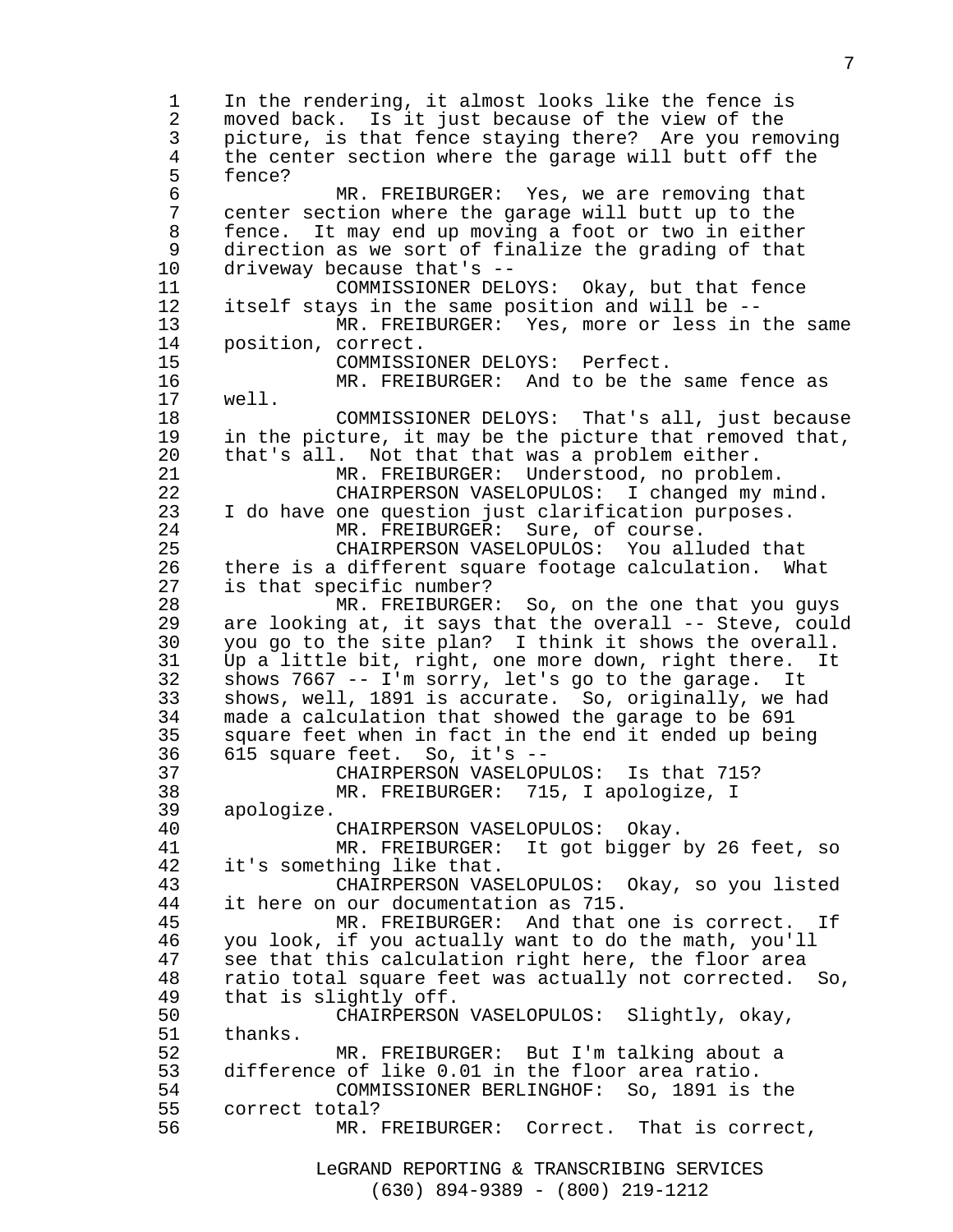1 that is correct. That is slightly variant from what the 2 engineer had said but it's all within a percent or two 3 of each other. 4 MR. GUTIERREZ: There is no material, so even 5 though there's slight differences on the engineer's 6 square footage for the building and the garages, there's<br>7 just no material difference. They're not even 7 just no material difference. They're not even 8 approaching the lot coverage or setbacks or FAR. 9 CHAIRPERSON VASELOPULOS: Okay, does any of 10 the other Commissioners have any questions? 11 COMMISSIONER BERLINGHOF: I'll make a motion. 12 CHAIRPERSON VASELOPULOS: No one is in the 13 audience to ask any questions, so would someone like to 14 make a motion? 15 Todd, are you volunteering? 16 COMMISSIONER BERLINGHOF: Have to. **A motion to recommend to the Village Board: Approval of a Special Use for the construction of detached garage which will bring the total garage floor area at 345 Maple Row to 1,891 square feet, in accordance with the Petitioner's Application and Supporting Materials date stamped March 24, 2022 subject to the following conditions: 1. The garages shall only be used for the storage of vehicles and property associated with the residential use of the subject property. 2. No commercial operations or storage of commercial vehicles shall be allowed in the garages, except as may be permitted by the Village's home occupation ordinance. 3. The Petitioner shall not perform repairs, restoration or maintenance of autos or any other machinery to the extent such activity creates a nuisance. 4. The Petitioner shall provide landscaping along the garage foundation subject to the approval of Village Staff. 5. The representations made in the application and supporting documents are binding upon the Petitioners. There shall be no additional uses permitted beyond those specifically enumerated herein or permitted by the Village of Northfield's Zoning Ordinance. 6. The Village of Northfield Health, Fire, and Building Officials shall be granted access to the subject property at any reasonable time for purposes of conducting inspections for compliance with Village Codes and Ordinances. 7. An approval pursuant to any requested review by a Village consultant, Village Staff member, Village Commission or Village Board Committee shall be an**  approval of only those items specified in any **motion, resolution, ordinance, or written report. Such approval shall not be deemed to be an approval of any matter which is within the jurisdiction of**  any other Village consultant, Village Staff member,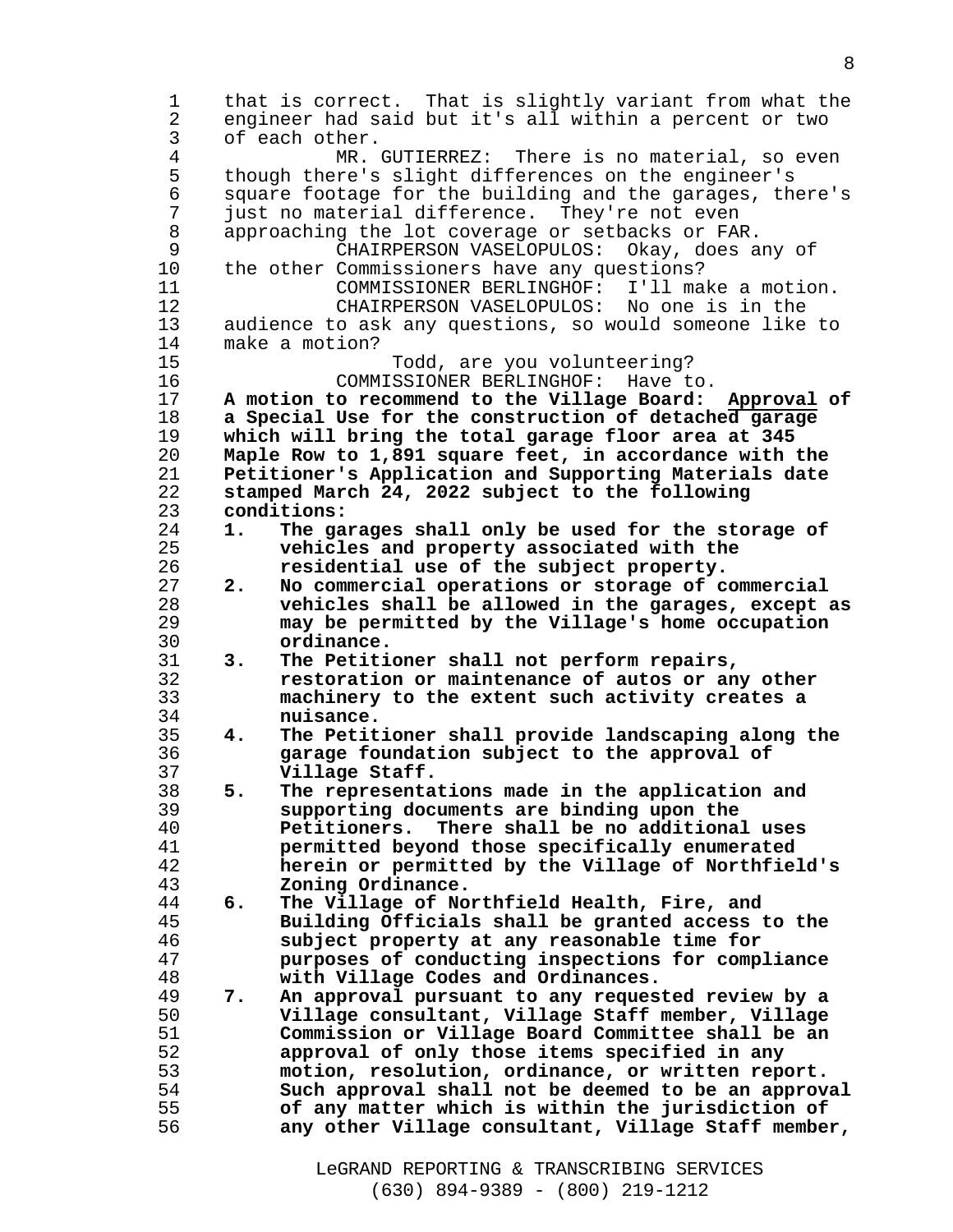| 1              |     | Village Board Committee or Village Commission that        |
|----------------|-----|-----------------------------------------------------------|
| $\overline{2}$ |     | has not issued a report or given its approval.            |
| 3              |     | Neither shall such approval be deemed the approval        |
| $\overline{4}$ |     | of any County, State or Federal Agency. Under no          |
|                |     |                                                           |
| 5              |     | circumstances shall the approval be deemed to be an       |
| 6              |     | approval of any matter not included in this               |
| 7              |     | ordinance by virtue of the fact that such a matter        |
| 8              |     | appeared on a supporting document which is not            |
| 9              |     | attached as an exhibit to this ordinance or               |
| 10             |     | incorporated as an exhibit as part of this                |
| 11             |     | ordinance.                                                |
| 12             | 8.  | The Petitioner shall comply in all other respects         |
| 13             |     | with the ordinances of the Village of Northfield          |
| 14             |     | and nothing in this special use or variation shall        |
|                |     |                                                           |
| 15             |     | be construed as a waiver of any of those                  |
| 16             |     | requirements.                                             |
| 17             | 9.  | Violation of any condition of this Special Use and        |
| 18             |     | Variation Ordinance shall be cause to revoke said         |
| 19             |     | permit by the Corporate Authorities upon 10 days          |
| 20             |     | proper notice to the Petitioner. Alternatively,           |
| 21             |     | the Village Manager shall have the right to assess        |
| 22             |     | fines, not to exceed \$750 per violation, for             |
| 23             |     | violation of this Special Use and Variation               |
| 24             |     | Ordinance. Such assessment of fines may be                |
| 25             |     | appealed to the Corporate Authorities by filing a         |
|                |     |                                                           |
| 26             |     | written notice of appeal within three days of the         |
| 27             |     | assessment.                                               |
| 28             | 10. | Changes in the project may only be made as follows:       |
| 29             |     | Minor Field Changes. Minor changes in<br>А.               |
| 30             |     | locations or sizes shown on exhibits may be               |
| 31             |     | approved, in writing, by the Director of                  |
| 32             |     | Community Development. Typically, a minor                 |
| 33             |     | field change will not involve a percentage                |
| 34             |     | change greater than three percent. However,               |
| 35             |     | not all changes of less than three percent                |
| 36             |     | shall necessarily be deemed to be minor.<br>The           |
| 37             |     | determination of the Director of Community                |
|                |     |                                                           |
| 38             |     | Development as to whether a change is a minor             |
| 39             |     | field change shall be final.                              |
| 40             |     | Village Board Approved Changes. The Village<br>в.         |
| 41             |     | Board may approve, without referral to the                |
| 42             |     | Plan and Zoning Commission, such other changes            |
| 43             |     | as it believes are in the best interest of the            |
| 44             |     | Village and which do not involve changes in               |
| 45             |     | numbers found in the text of the Ordinance and            |
| 46             |     | which do not have substantial, direct impact              |
| 47             |     | on adjacent properties. The determination of              |
| 48             |     | the Village Board as to whether a requested               |
| 49             |     | change should be referred to the Plan and                 |
|                |     |                                                           |
| 50             |     | Zoning Commission shall be final.                         |
| 51             |     | Changes Requiring a Public Hearing. Any<br>$\mathsf{C}$ . |
| 52             |     | change involving a size, quantity or other                |
| 53             |     | numerical value found in the text of the                  |
| 54             |     | Ordinance or any change having substantial                |
| 55             |     | direct impact on adjacent properties shall not            |
| 56             |     | be made except after a public hearing before              |